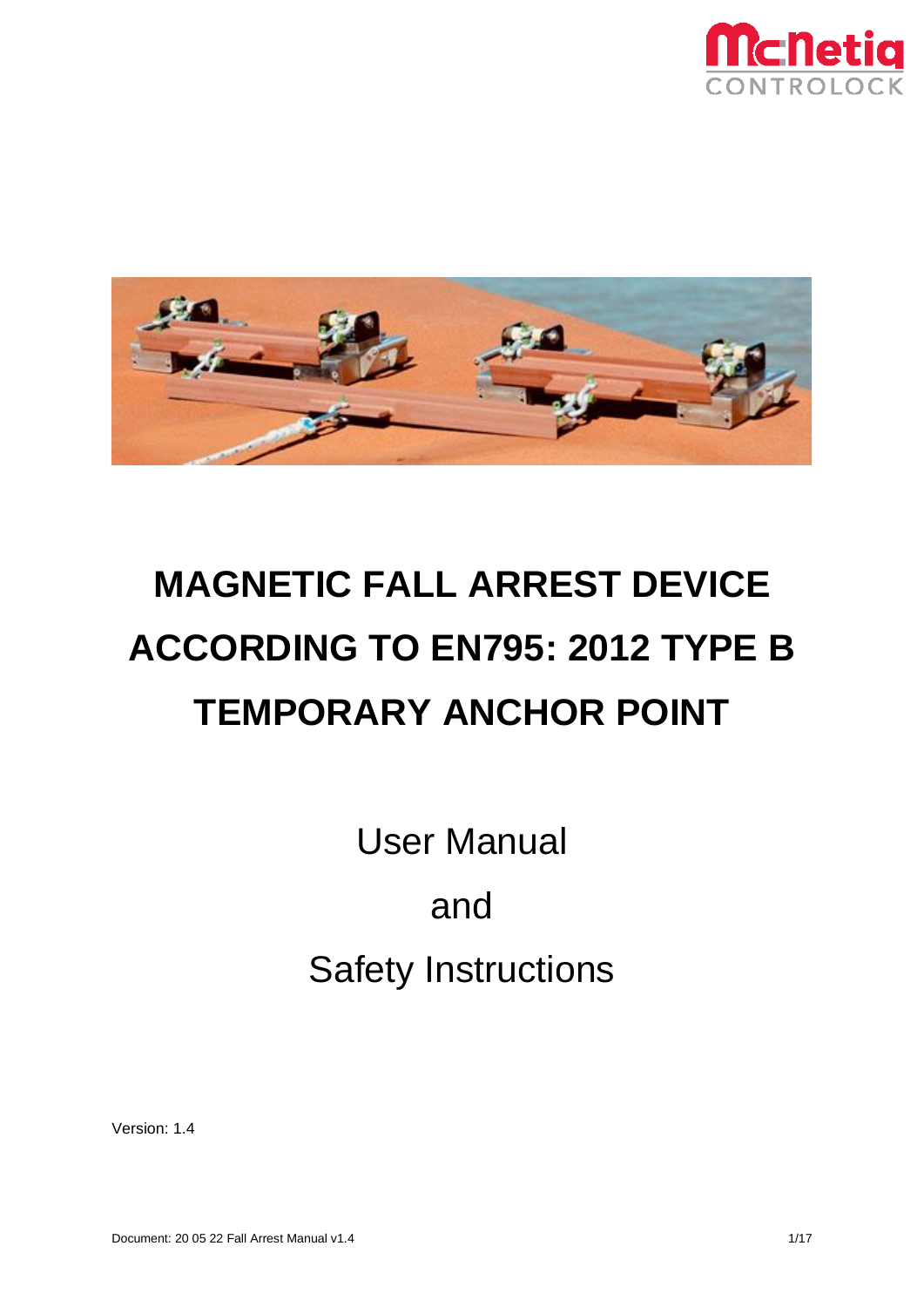

Version control

| <b>Number</b> | Issue                                            | By                   | Date       |
|---------------|--------------------------------------------------|----------------------|------------|
| 0.1           | Initial version                                  | <b>B.</b> Gravendeel | 08-05-2020 |
| 0.2           | Reviewed version                                 | M. Snijder           | 20-05-2020 |
| 1             | Released version                                 | W. van der Graaf     | 22-05-2020 |
| 1.1           | Changes made after quick review of DEKRA email   | <b>B.</b> Gravendeel | 03-08-2020 |
|               | 8 July 2020. Pictures added.                     |                      |            |
| 1.2           | Influence of surface on magnetic force written   | <b>B.</b> Gravendeel | 04-08-2020 |
|               | explicitly (chapter 2)                           |                      |            |
| 1.3           | Changes after review of DEKRA, Mr. N. Stickdorn, | <b>B.</b> Gravendeel | 06-08-2020 |
|               | via e-mail dd 05-08-2020.                        |                      |            |
| 1.4           | Changes after review of DEKRA, Mr. N. Stickdorn, | <b>B.</b> Gravendeel | 04-09-2020 |
|               | via e-mail dd -08-2020.                          |                      |            |
|               | Change in number of magnetic scaffold anchor     |                      |            |
|               | points: always use four of them.                 |                      |            |

| Bonnerley               |                            |                            |
|-------------------------|----------------------------|----------------------------|
| Prepared: B. Gravendeel | Verified: W. van der Graaf | Released: W. van der Graaf |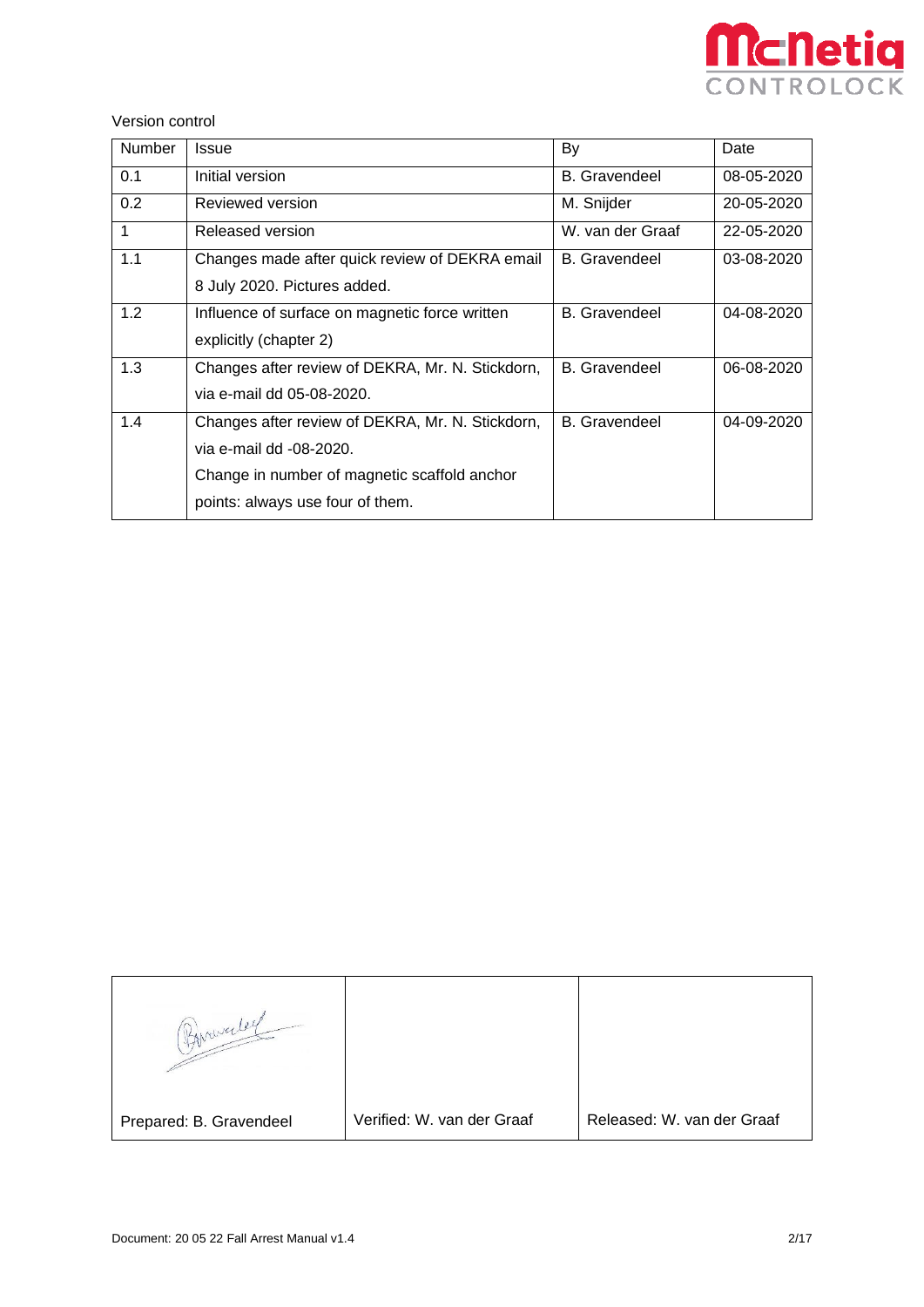

## <span id="page-2-0"></span>**Table of Contents**

| 1 <sub>1</sub> |  |
|----------------|--|
| 2.             |  |
| 3.             |  |
| 4.             |  |
| 5.             |  |
| 6.             |  |
| 7 <sup>1</sup> |  |
| 8.             |  |
| 9.             |  |
| 10.            |  |
| 11.            |  |
| 12.            |  |
| 13.            |  |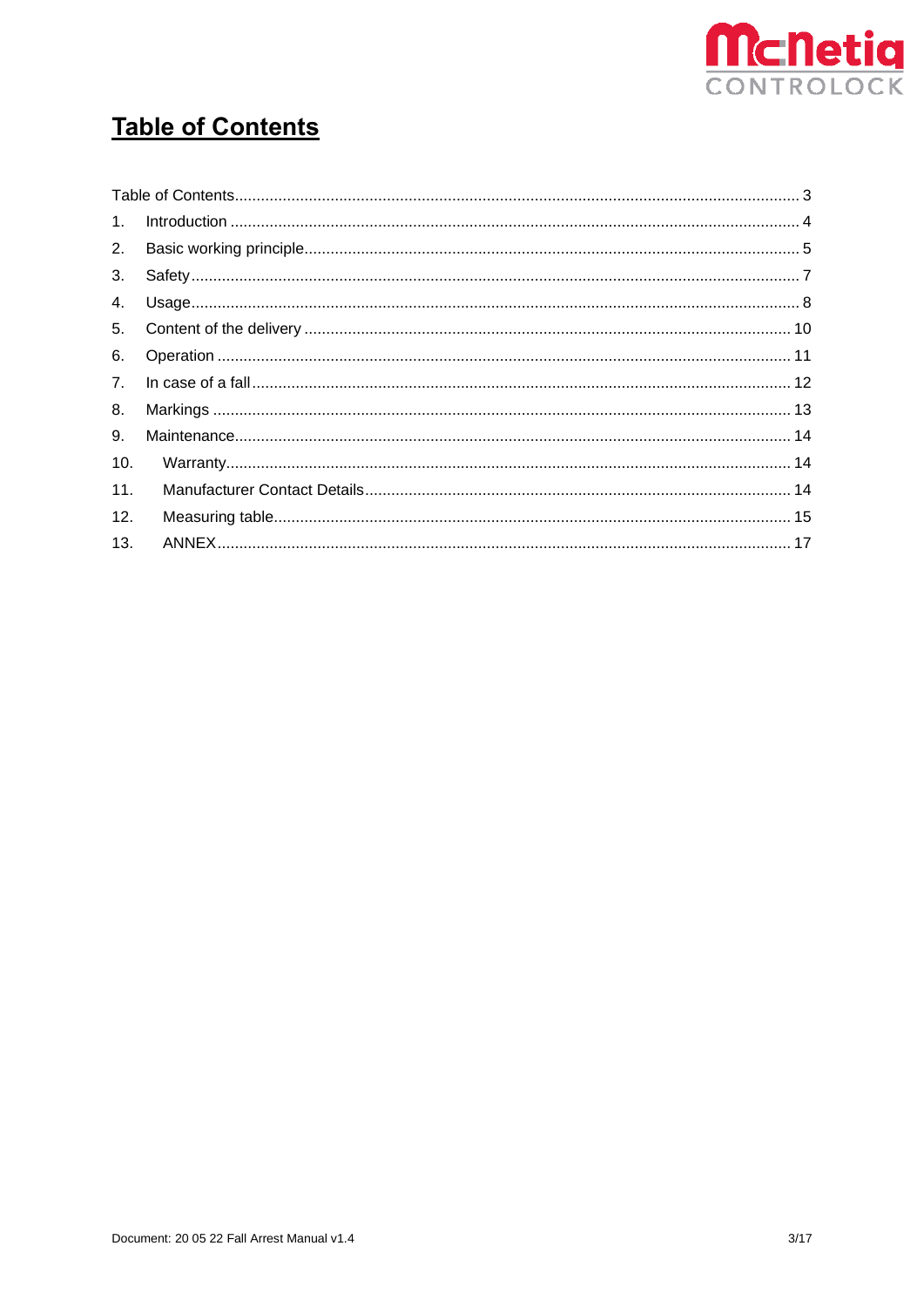

### <span id="page-3-0"></span>**1. Introduction**

Thank you for purchasing our product.

This manual describes the safe use of the Magnetic Fall Arrest Device (MFAD). The MFAD uses magnetic scaffold anchor points SAV 551.01-1400 (Magnetic Inc.) (MSAP) and coupling elements.



### **WARNING**

Always **read** the manual of the MSAP fully before using the equipment. If there is something **UNCLEAR** or the manuals are **MISSING** then **STOP** the installation process and get the missing manuals.

When the installation procedure as described is followed the product fulfills the demands of EN795: 2012, type B anchor.



#### **WARNING**

The device is for single person use only!

During the installation process the static test as described in section 5.4.4.1 of EN 795: 2012, type B has to be followed by each and every installation of the anchor. The static test force described there is 12 kN. The MFAD reaches this value by coupling four MSAP's by three beams.

This manual contains all information that is necessary for optimum and safe operation of the MFAD. Always store this manual safely together with the MFAD, the MSAP's with its measuring tools, its operating wrench and manual thereof. You can make a copy of the manuals for your archive.



#### **WARNING**

Always **read** this manual before using the equipment **Use** the MFAD only after fully understanding the manual.

Upon delivery, check that the product is complete and undamaged. Immediately contact the manufacturer if the product is damaged or incomplete.



#### **WARNING**

**Never use** a damaged, incomplete or defective product!



#### **WARNING**

Do not make any alterations or additions to the equipment without prior written consent of the manufacturer. Repair shall only be carried out in accordance with the manufacturer's procedures.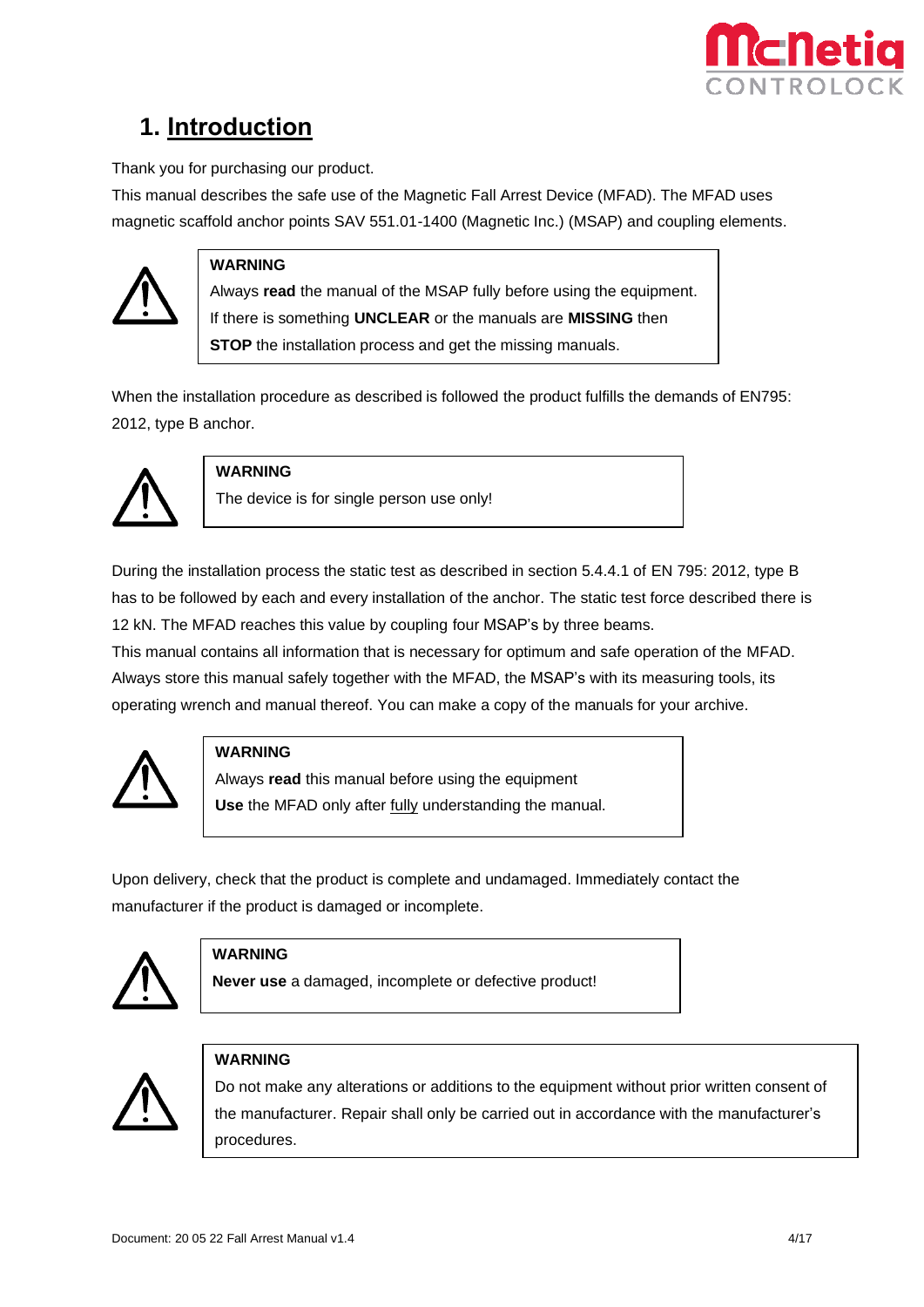

The user of the equipment is responsible for the equipment and treat it as if it his/her own. The MFAD is a safety related product. It should always be treated that way: carefully and professionally.

It is advised to keep a record for the MFAD system as a whole and for each part of the MFAD: the four MSAP's, the three beams and the shackles. See the annex for an example for the issues to be recorded.

### <span id="page-4-0"></span>**2. Basic working principle**

The force necessary to hold a person during a fall is created by the magnetic forces of the MFAD. These forces are transferred to the surface whereon the magnets are placed. Due to the beam connection the force created by a falling person is equally divided over the magnetic scaffold anchors (MSAP) used. The magnets carry the force without moving along the surface. On a clean and thick steel surface each MSAP is able to carry a perpendicular force of app 22 kN, leading to a shear force of app. 6 kN.

In practice the surfaces are covered with paint or rust or water. They are not the ideal surface for the MSAP. The material of the surface is not the most ideal material nor the ideal thickness. Therefore the forces have to be **measured each time** the MSAP are placed on a location. After measuring the four individual forces of the MSAP the force of the MFAD is guaranteed. But when for any reason one of the MSAP's is loosened and activated again the force has to be measured again. This is very important. So activating a magnet is always followed by measuring the shear force.



#### **WARNING**

**So activating a magnet has always to be followed by measuring the shear force**.

Once the magnetic force of an MSAP has a certain value after placing it on a surface it will not change anymore. But every time when a MSAP has been taken away and put back again for use in the MFAD, the measurement of the force has to be carried out again.

From literature it has been investigated that the force of the type of magnets used in the MSAP reduces 0,8% maximum over a period of 400 days under the condition that the magnets are not exposed to temperatures higher than 80°C.

The MFAD consists of metallic (steel) parts only.

The overall necessary area for a full installation of the MFAD is app. 1,6 m x 0,5 m area.

Since the MFAD is based on magnetic fields the MFAD can only be used on magnetizable surfaces like steel.



#### **WARNING**

Never use the system outside its limitations.

Never use the MSAP for any other purpose than described in this manual.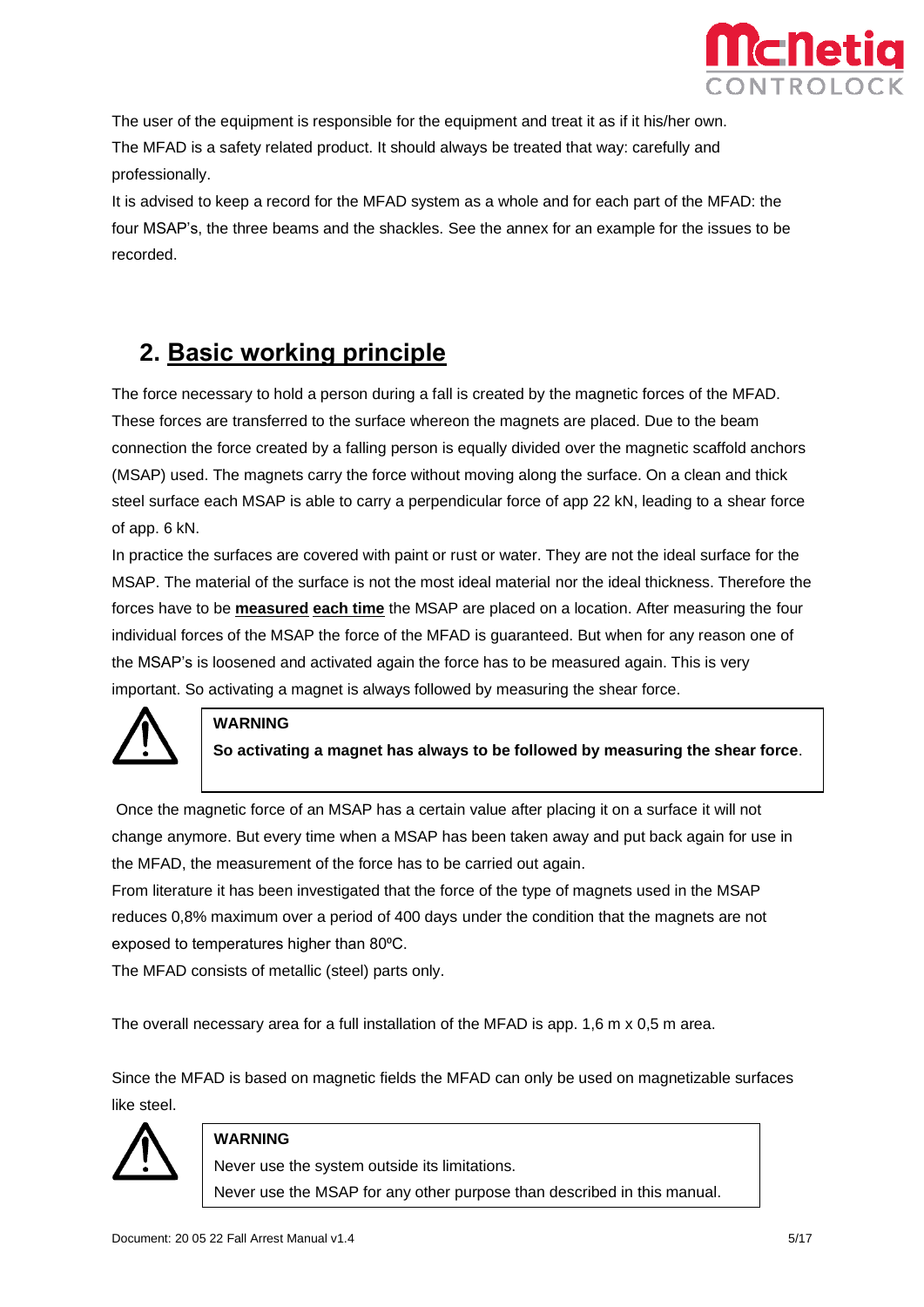

In case of a fall the falling force is distributed over the four MSAP's. So the surface has to be able to withstand these forces. The MFAD is able to carry the 12 kN according to EN795: 2012, section B temporary anchors. So the surface has to able to carry this same force.

The system may be installed by trained staff only. The training may be followed by STE, Barendrecht, Netherlands. Please contact the manufacturer for further details.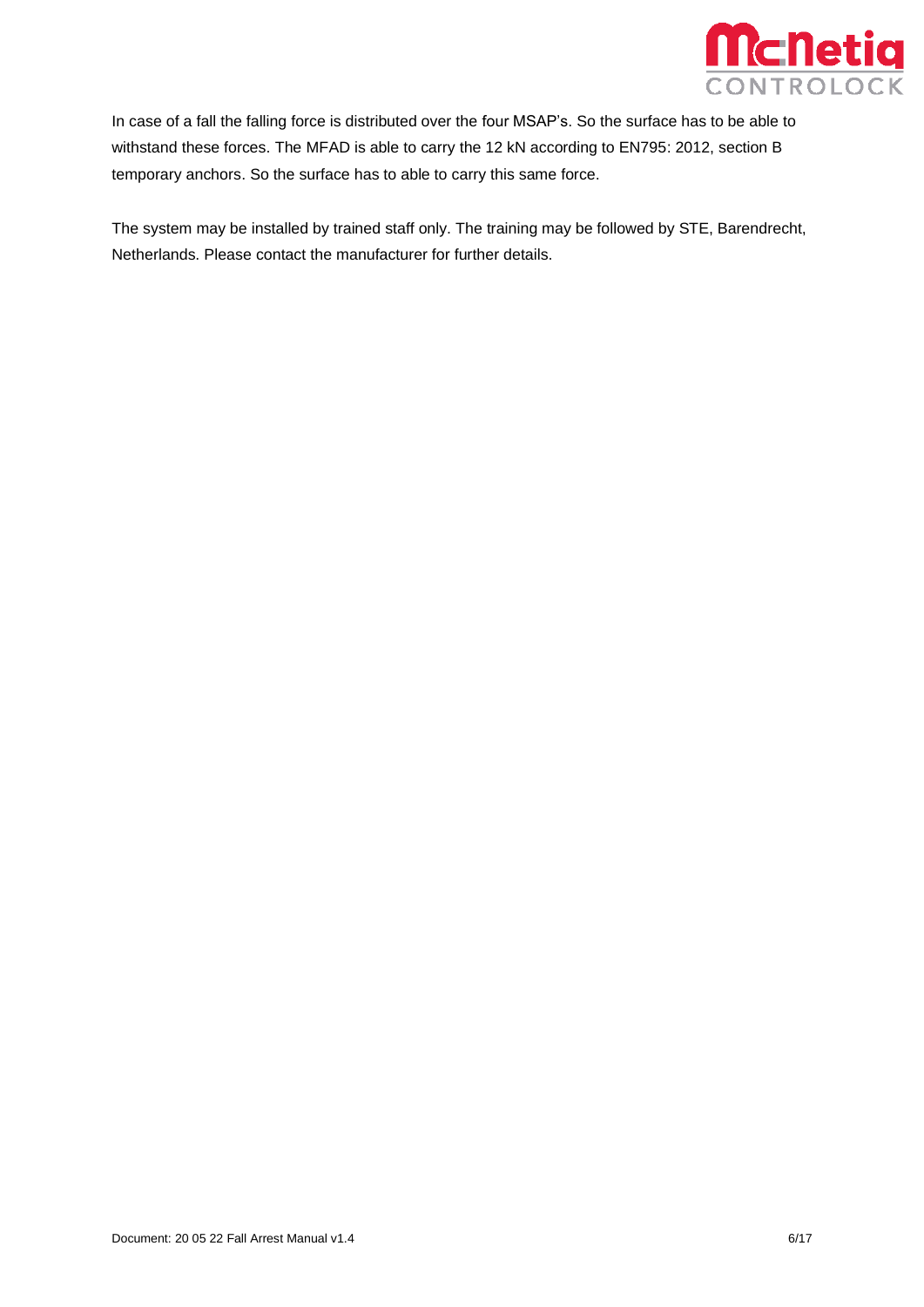

### <span id="page-6-0"></span>**3. Safety**

The MFAD contains switchable magnets, the MSAP's. During installation these MSAP's are coupled with beams. Each MSAP has to be tested before use. The shear force is tested using another MSAP and the shear force tester that internally uses a loadcell.

#### **WARNING**

People having a pace maker or other medical implants sensitive to magnetic fields may only use the MFAD after determination that there are no medical risks for them. Also people other than the user have to make sure they don't have implants sensitive to magnetic fields before coming in the vicinity of the magnets (MSAP). If people are not sure about their health in relation to static magnetic fields a safe distance for them is 1 meter away from the MSAP.



#### WARNING

**ALWAYS test** the anchors (MASP) before use.

Since it is a safety application one should never work alone.

Always wear the standard PPE like safety shoes, safety helmet and gloves.

The user has to use a certified full body harness according to EN361: 2002 and a safety line with shock absorber according to EN354: 2010 /EN 355: 2002 or a guided fall arrester according to EN353-2: 2002 with a shock absorbing element that limits the force in case of a fall to 6 kN.

The equipment shall only be used by trained and competent people.

A rescue plan shall be made and be in place to deal with any emergencies that could arise during the work.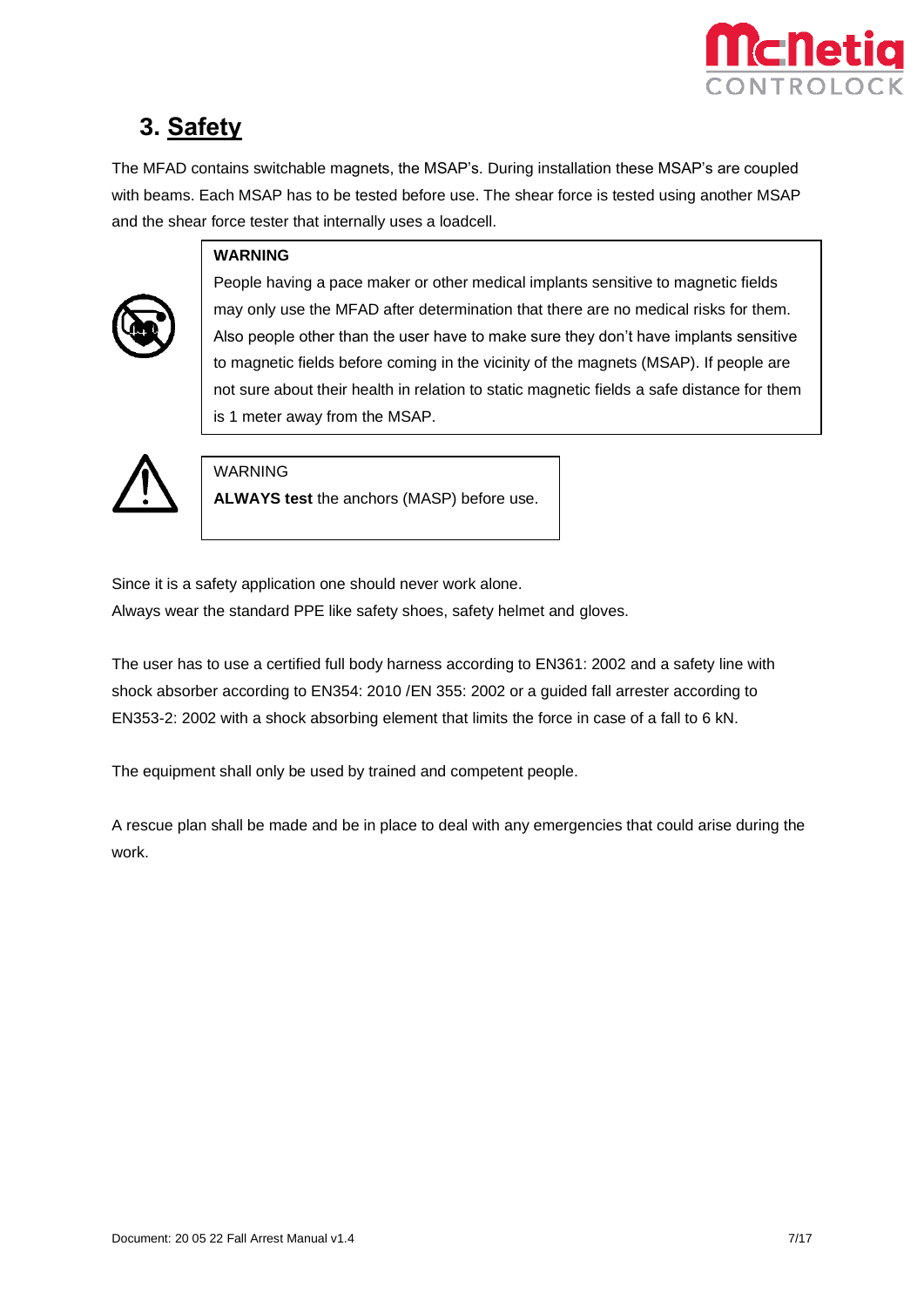

### <span id="page-7-0"></span>**4. Usage**

With the system an anchor point according to EN795: 2012 section B, temporary anchors, is created when the instruction are fully followed. For safe working the user has to use a certified full body harness according to EN361: 2002 and a safety line with shock absorber according to EN354: 2010 /EN 355: 2002 or a guided fall arrester according to EN353-2: 2002 with a shock absorbing element that limits the force in case of a fall to 6 kN to be safe when falling together with other PPE for working on height.

The system is intended for use on a horizontal plane. The usage is limited to the use for one person. After following the instructions for placing and testing the device the systems fulfills the demands of EN795: 2012, section B, temporary anchors.

In case the system has been exposed to a fall, STOP working with the system and send the complete system back to the manufacturer for inspection.

Never use the system for anything else than creating an MFAD.

The MFAD may is intended for used in a horizontal plane. In that case the MFAD only delivers shear forces.



#### **WARNING**

When using the MFAD choose the position of the MFAD in such a way that both the risk of falling and the potential fall distance are minimized.

The MFAD may be used with the line of the harness up to 15<sup>o</sup> from the center line of the MFAD:



Figure 1. Allowable load angles for MFAD.



#### **WARNING**

Never use other combinations of MSAP's and beams than described in this manual. Do not use other beams or MSAP's or other magnets than the ones delivered.



#### **WARNING**

If there is any doubt about the quality of the delivery or any doubt about the completeness of the delivery do not use the MFAD and contact the manufacturer and wait for his advice.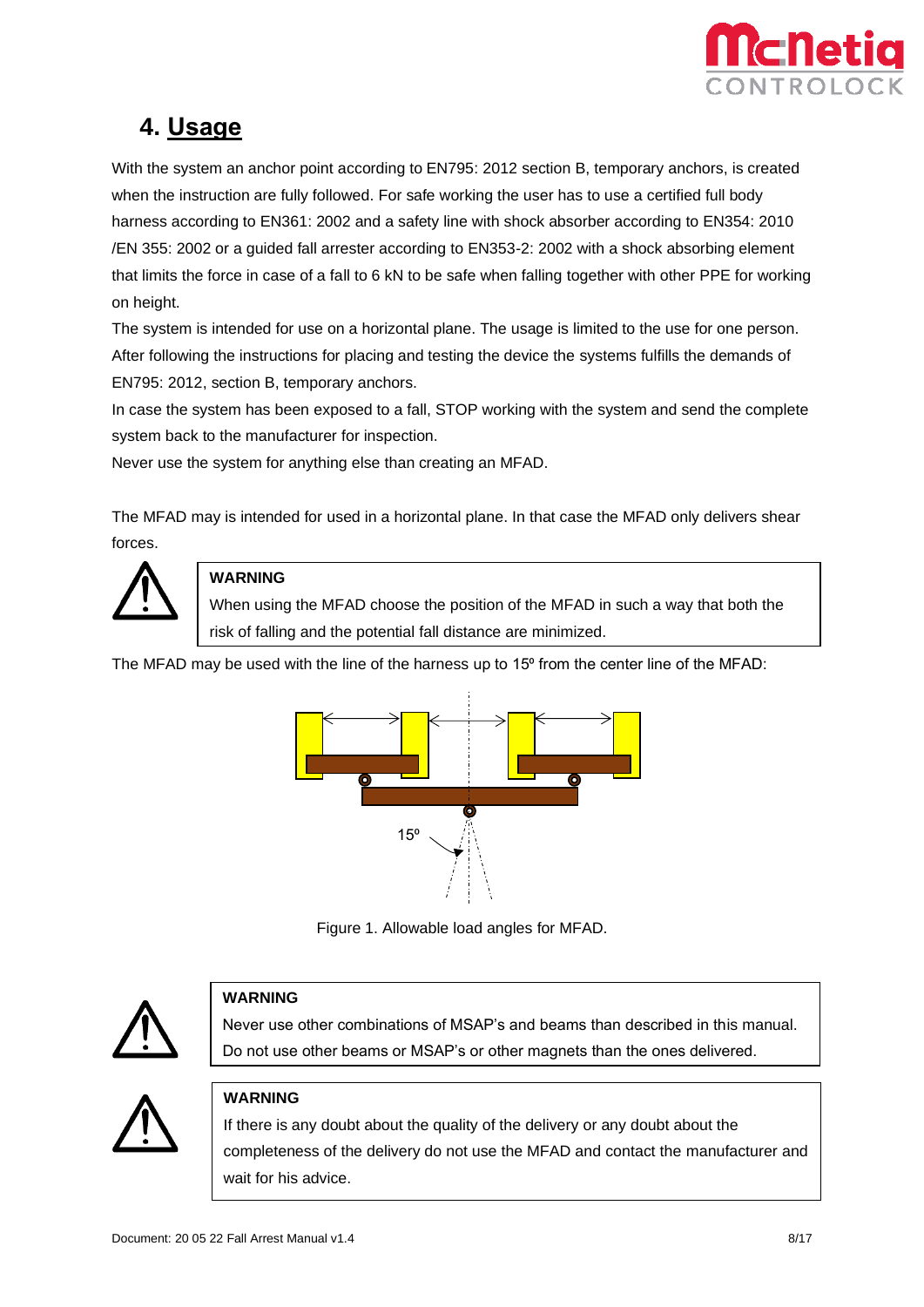



#### **WARNING**

Always check the free space in case of falling to prevent the user from a collision with the ground. The MFAD will stay on it's place when it is exposed to a fall.

The MFAD may not be exposed to temperatures higher than 80°C. Avoid materials that influence the quality of the lanyard, the quality of the beams or the quality of the nickel plated MSAP's. Use proper means in case the lanyard loops over sharp edges. Use adequate means to avoid wear on the MFAD or on the lanyards.

DO NOT USE the equipment if one of the below check points is not o.k.

- 1. The MSAP's are all clean with no mechanical damage and not rusty. The ON torque on a steel plate of 10 mm must not exceed 20 Nm
- 2. The beams are clean, not damaged and not rusty
- 3. The shackles are clean, not damaged or twisted, not rusty. They are all secured.
- 4. The tester is clean and not rusty
- 5. The thread of the tester is lightly greased. With no load the thread can easily be turned by hand
- 6. The 3-pin key is clean and not rusty. The key has three not damaged pins.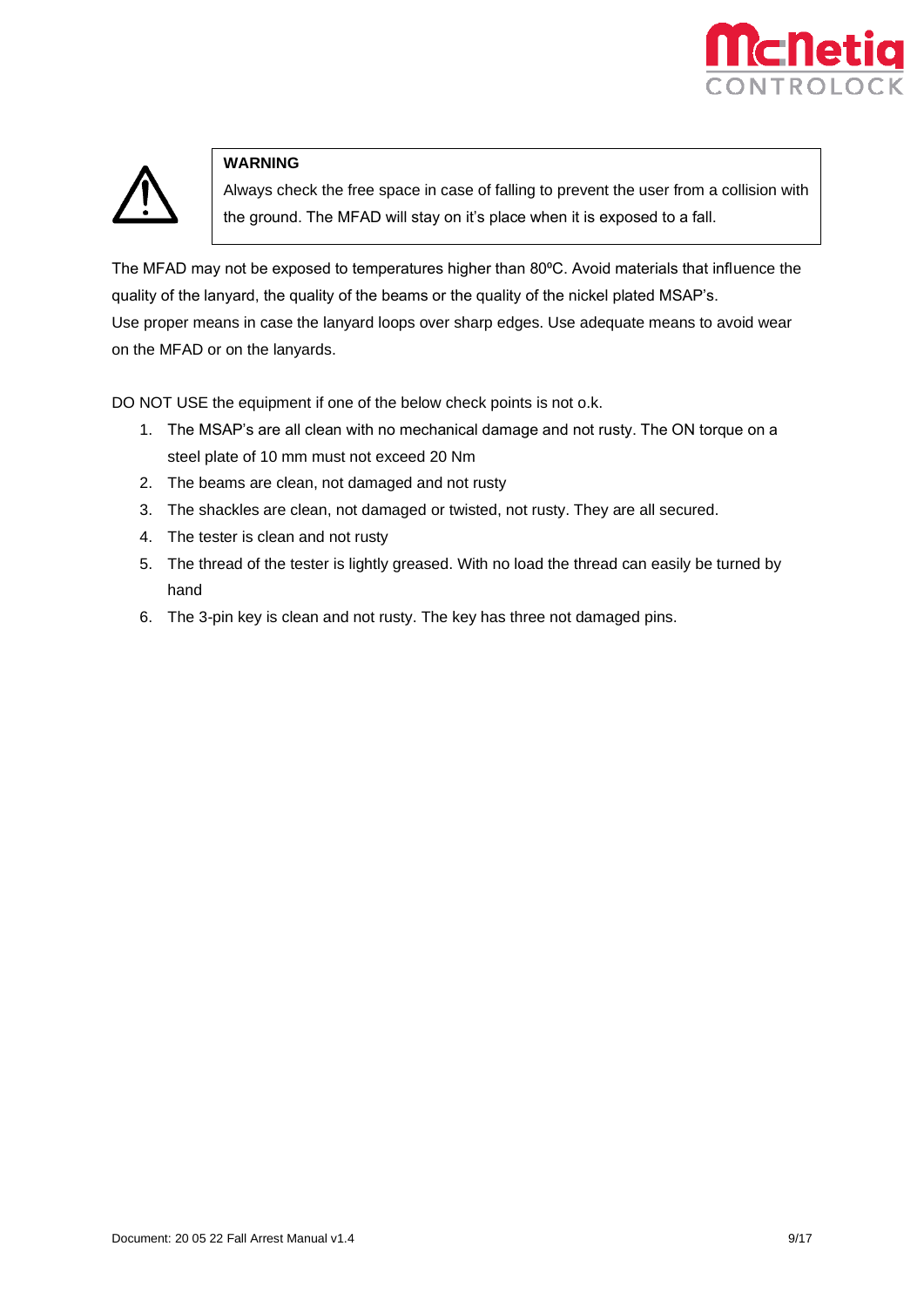

### <span id="page-9-0"></span>**5. Content of the delivery**

The delivery consists of the following:

- At least five (four plus one) complete scaffold anchors SAV 551.01-1400 (MSAP) with apparatus (test set for shear and pull force). Four of these anchors are equipped with an interconnection ending in a closed shackle. The fifth anchor is used during the testing of the shear force.



Figure 2. MSA with mounted interconnection ending in a shackle

- Manual for installing and testing the scaffold anchors.
- Two short beams of 510 mm length with three shackles mounted onto it, two on top and one beneath.



Figure 3. Short beam

One long beam of 980 mm length with three shackles mounted onto it, two on top and one beneath.



Figure 4. Long beam

- 6 shackles, already mounted on the beams
- Transporting boxes
- **Manual**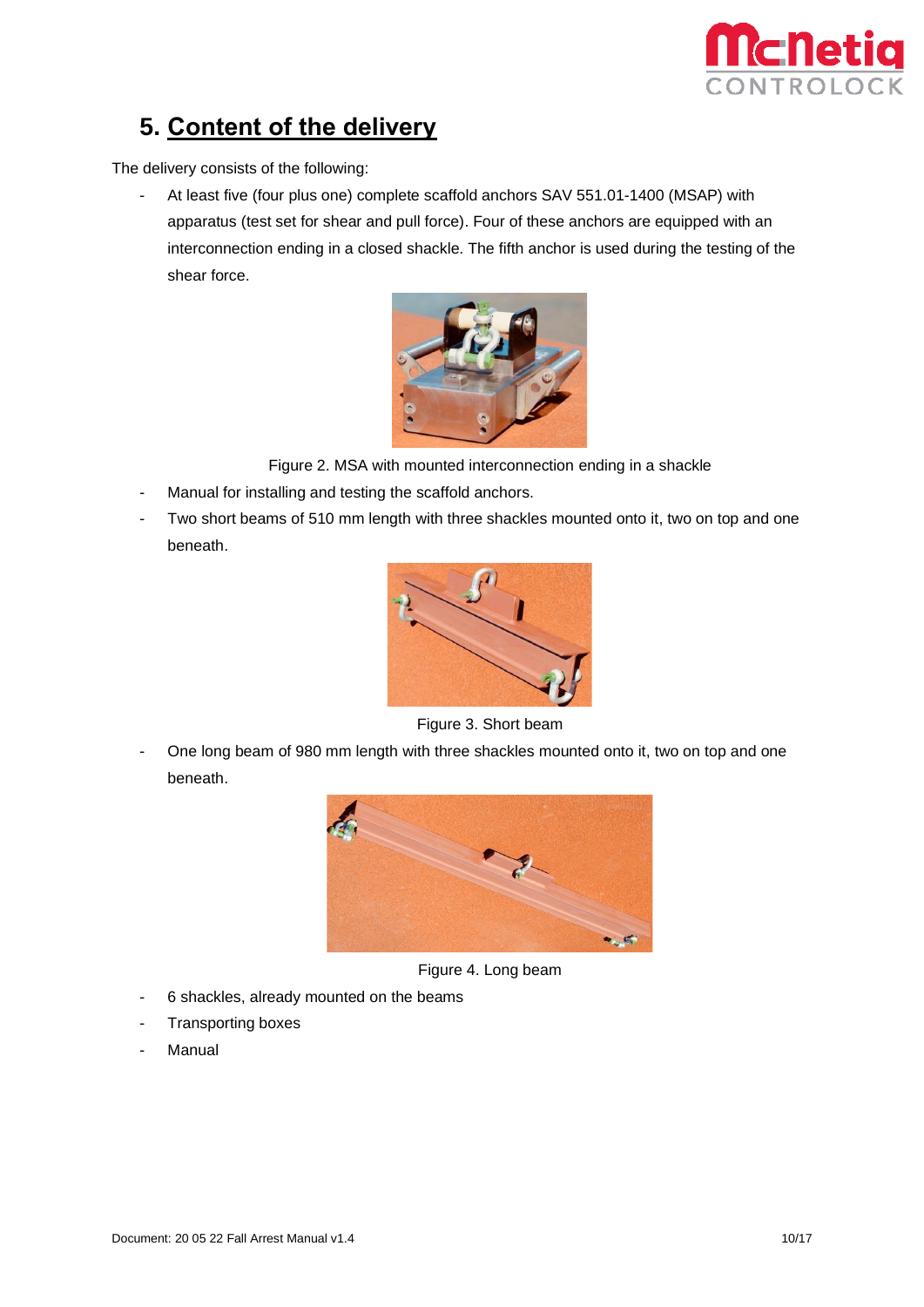

### <span id="page-10-0"></span>**6. Operation**

The MFAD consists of four MSAP's that are interconnected with beams, thus creating a safe anchor point for the worker.

Before use check the parts of the MFAD on any irregularities:

- The MSAP's must be clean with no mechanical damage and not rusty. The ON torque on a steel plate of 10 mm must not exceed 20 Nm
- The beams have to be clean, not damaged and not rusty
- The shackles have to be clean, not damaged or twisted, not rusty. They have to be secured.
- The tester has to be clean and not rusty
- The thread of the tester has to be lightly greased. With no load the thread can easily be turned by hand
- The 3-pin key has to clean and not rusty. The key has to have three not damaged pins.

The direction of use for the MFAD is in parallel with the active face of the MSAP.

Testing of an MSAP is described in the manual of the MSAP. Please follow the manual of the MSAP strictly.



Read the manual of the MSAP (magnetic scaffolding anchor point) carefully. Follow the safety instructions as described in that manual.



Do not open the secured shackles that are already mounted onto the beams and the anchors.

Place the first MSAP and test the **shear** force with the **shear force tester**. Write down the number of the MSAP and the shear force tester used.

- a. Place two MSAP's next to each other at app **350 mm** distance following the manual that comes with the MSAP 'BAL-3625896-McNetiq\_scaffold-anchor-point-v1.4 EN'. Test the shear force of these MSAP's according to the manual of the MSAP and write down the serial numbers of the MSAP and the tester used. Write down the measured force for each MSAP. Each of the two MSAP's must have a tested force higher than 3 kN.
- b. Now place the third and fourth MSAP in line with the other two MSAP's. Each MSAP at a distance of app 350 mm next to each other:



Figure 5. four MSAP's: two already interconnected and the third and fourth MSAP placed next to the first two MSAP's.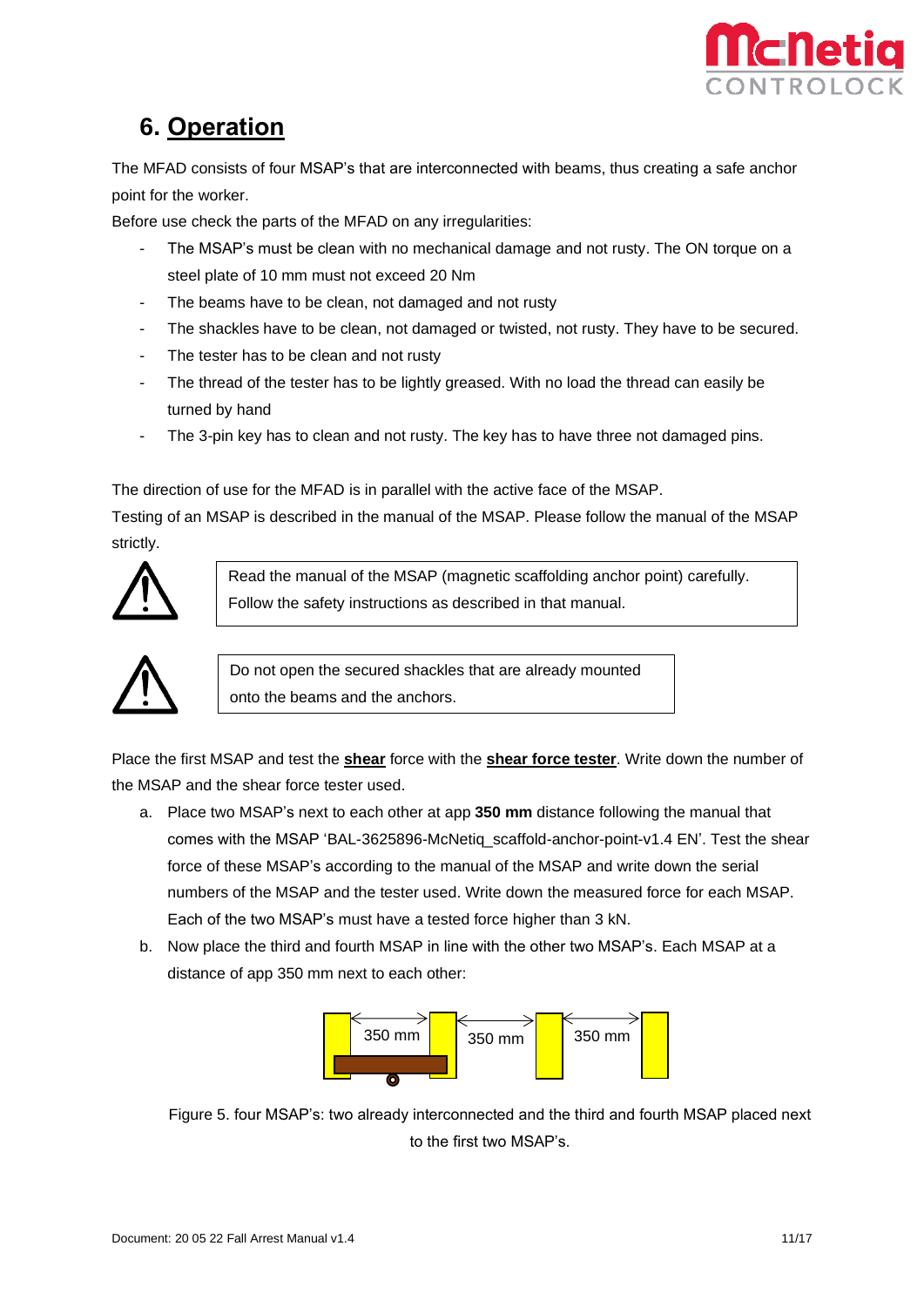

c. Test the shear force of the third and fourth MASP and write down the serial numbers and the measured values.

Each of the two MSAP's must have a tested force higher than 3 kN.

d. Connect the third and fourth MSAP with a short beam using the shackles. Write down the number of the beams used.



Figure 6. four MSAP's interconnected with the two short beams and one long beam.

- e. Interconnect the eyes of the two short beams with the long beam with the shackles. Write down the number of the long beam. See figure 6.
- f. Now the eye of the long beam is the safe anchoring point (where the PPE of the user is attached).

#### **Attention:**

If one of the four MSAP's has a tested force lower than 3 kN no safety anchor can be built with the four MSAP's. Find another solution for a safe working environment.

### <span id="page-11-0"></span>**7. In case of a fall**

If the system has been exposed to a fall do not use the MFAD any further. Dismount the full MFAD. Make a description of what has happened to the MFAD including all serial numbers, tested forces, date and location of the incident, name of the person who mounted and tested the MFAD, the persons certificate, numbers and all other issues that might be of importance.

Sent the full MFAD including the description of what has happened back to the manufacturer.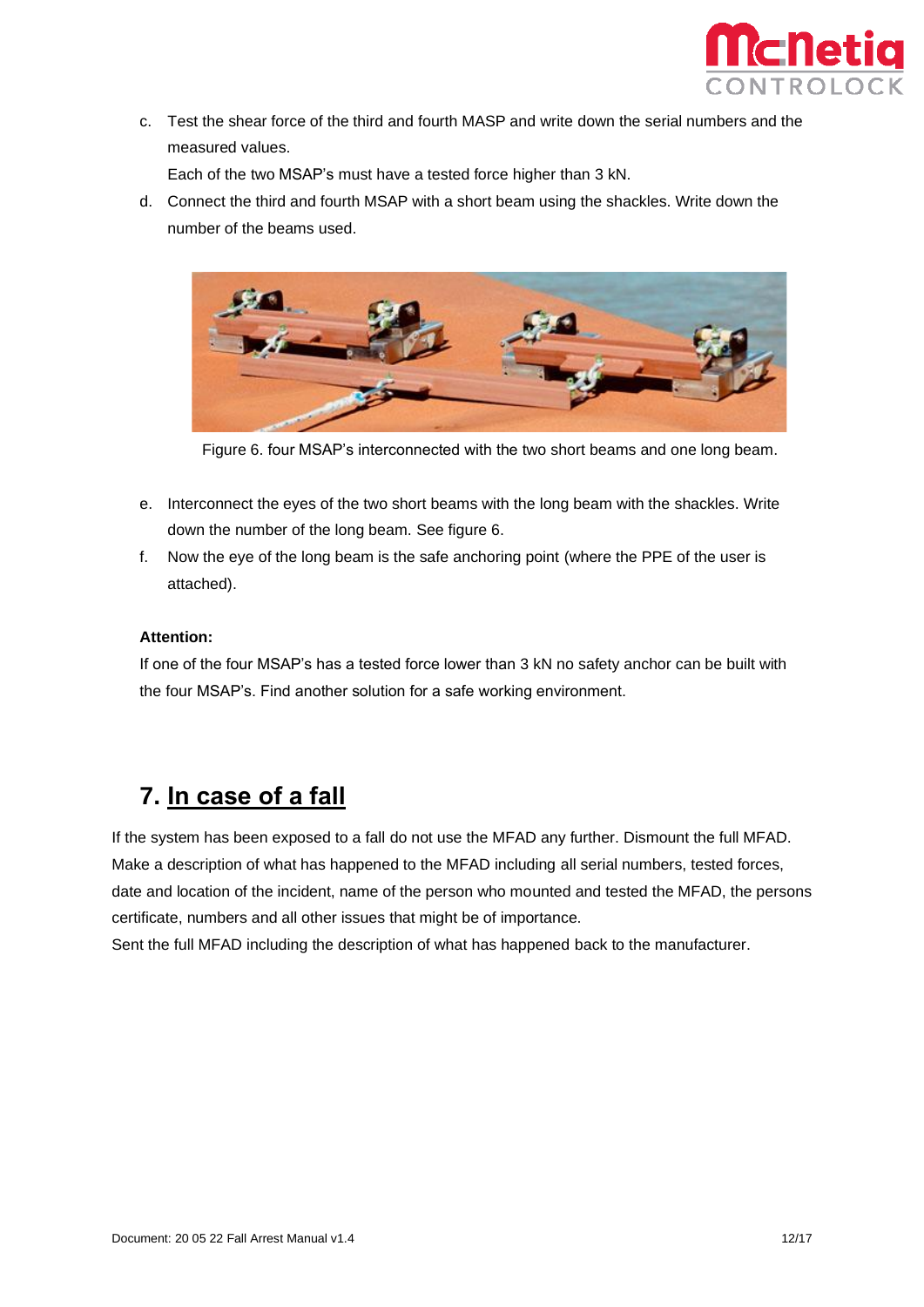

### <span id="page-12-0"></span>**8. Markings**

The MFAD consists of four MSAP's and three beams. The MSAP's are marked at the front end with a unique serial number. The beams are also marked with a unique serial number.

The shackles are all certified and provided with a serial number. The MFAD comes with the shackles bond to the MSAP's and beams.

The individual parts are all provided with a sticker:



Max number

of persons for the device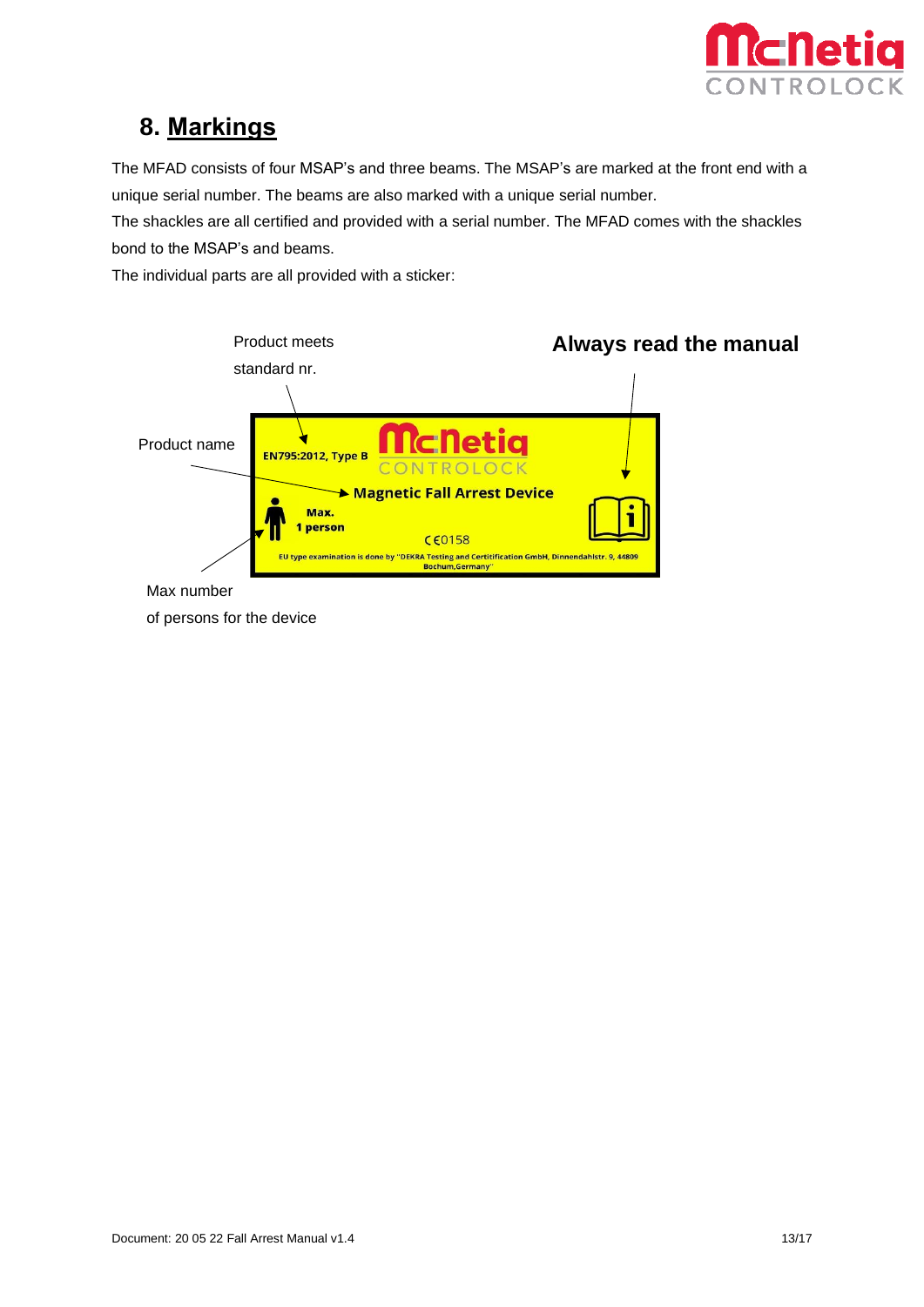

### <span id="page-13-0"></span>**9. Maintenance**

The MFAD should be checked at least every year by the manufacturer or a delegated party according to manufacturer's procedures.

After each usage:

- Clean the MFAD with a dry cloth.
- Check the MSAP's and test unit for any irregularities.
- Check the beams and shackles for any deformation.
- Check for the identification stickers all being present and legible on all parts.
- Check for the completeness of the product: 4 MSAP's, three beams and all shackles as delivered the first time.
- Store the MFAD in a dry and clean place with temperatures below 80° C.

If any irregularities are found please contact the manufacturer for advice. In case of doubt check the manufacturer.

### <span id="page-13-1"></span>**10. Warranty**

The warranty term for these products is 1 year after delivery. Warranty is void:

- a. if the operation and maintenance instructions are not observed or if the product is used in an abnormal manner;
- b. in case of normal wear and tear;
- c. in case of changes or repairs not performed by the manufacturer or an authorized workshop and/or performed without prior written permission of the manufacturer.

For further information, please refer to the general delivery conditions. Always include the data found on the product's type plate in any communication.

It is not permitted to sell the product to others than the original manufacturer.

### <span id="page-13-2"></span>**11. Manufacturer Contact Details**

McNetiq BV Klinknagelstraat 2 3089 JP Rotterdam The Netherlands Phone: +316 4940 4750 Email: [Willem@mcnetiq.nl](mailto:Willem@mcnetiq.nl) [www.mcnetiq.com](http://www.mcnetiq.com/)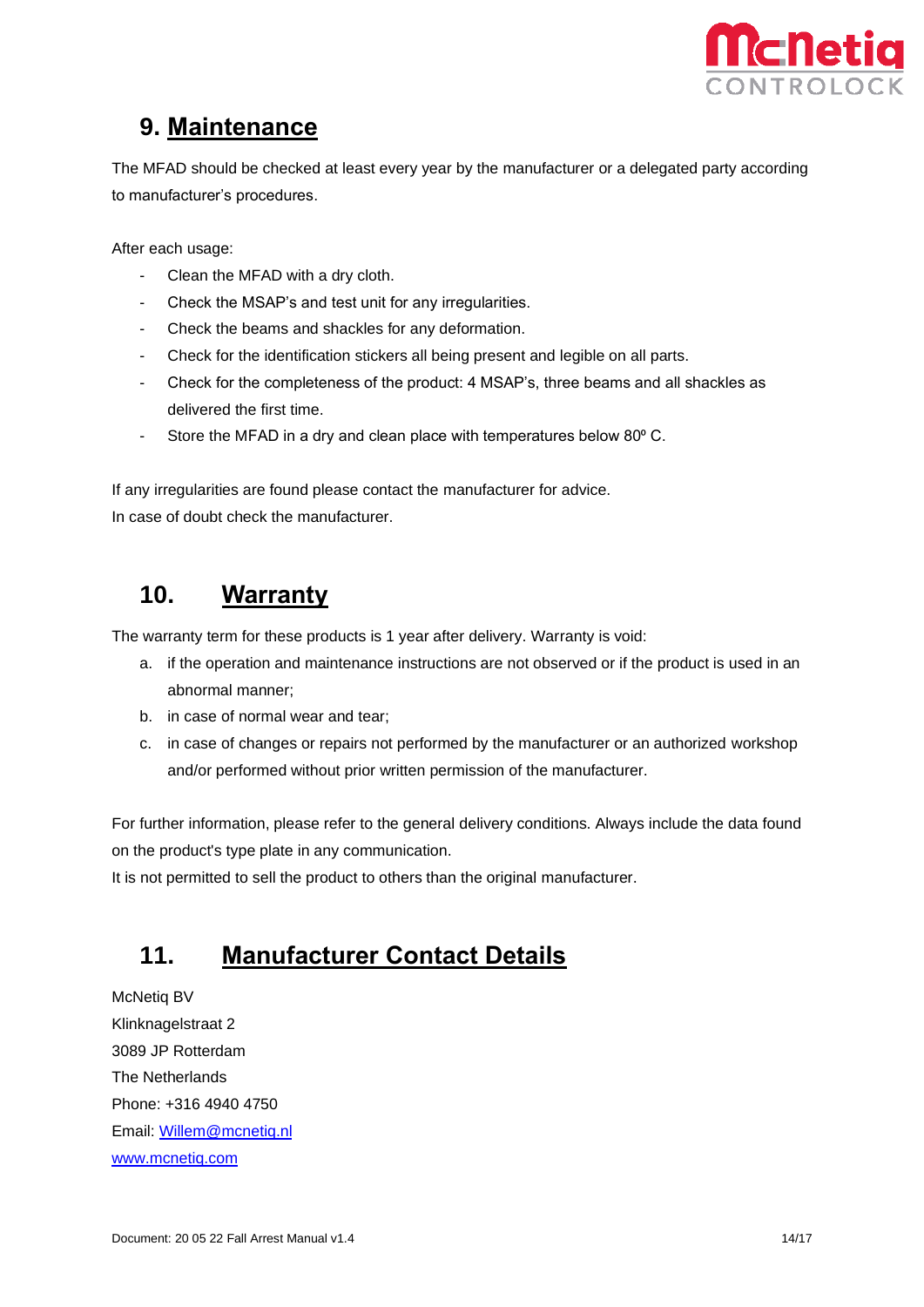

### <span id="page-14-0"></span>**12. Measuring table**

Please find below the table where the measured shear forces for the MSAP's can be written.

Persons' name who mounted the MFAD:

Location of usage:

Serial number of the shear force tester used:

#### Beam numbers used:

| Short beam | Short beam | Long beam |
|------------|------------|-----------|
|            |            |           |
|            |            |           |

#### Force measurements:

| MSAP serial number | Force in kgf | date | <b>Name</b> | Approved |
|--------------------|--------------|------|-------------|----------|
|                    |              |      |             |          |
|                    |              |      |             |          |
|                    |              |      |             |          |
|                    |              |      |             |          |
|                    |              |      |             |          |
|                    |              |      |             |          |
|                    |              |      |             |          |
|                    |              |      |             |          |
|                    |              |      |             |          |
|                    |              |      |             |          |
|                    |              |      |             |          |
|                    |              |      |             |          |
|                    |              |      |             |          |
|                    |              |      |             |          |
|                    |              |      |             |          |
|                    |              |      |             |          |
|                    |              |      |             |          |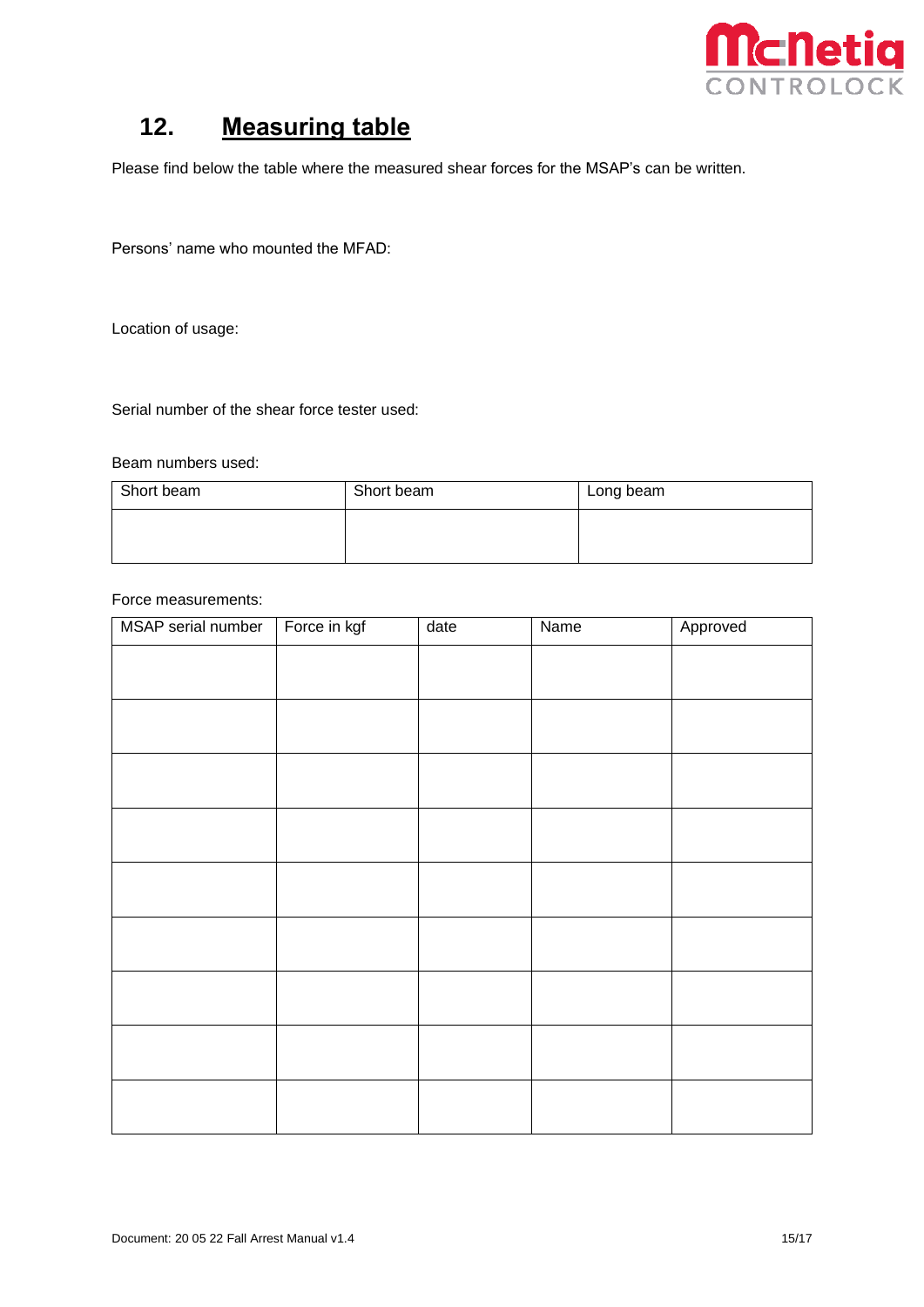

Sketch or photo of the situation after installation:

#### Inspection of the MFAD (each usage and a minimum interval of one year:

| Inspection date | Name | Remarks |
|-----------------|------|---------|
|                 |      |         |
|                 |      |         |
|                 |      |         |
|                 |      |         |
|                 |      |         |
|                 |      |         |
|                 |      |         |
|                 |      |         |
|                 |      |         |